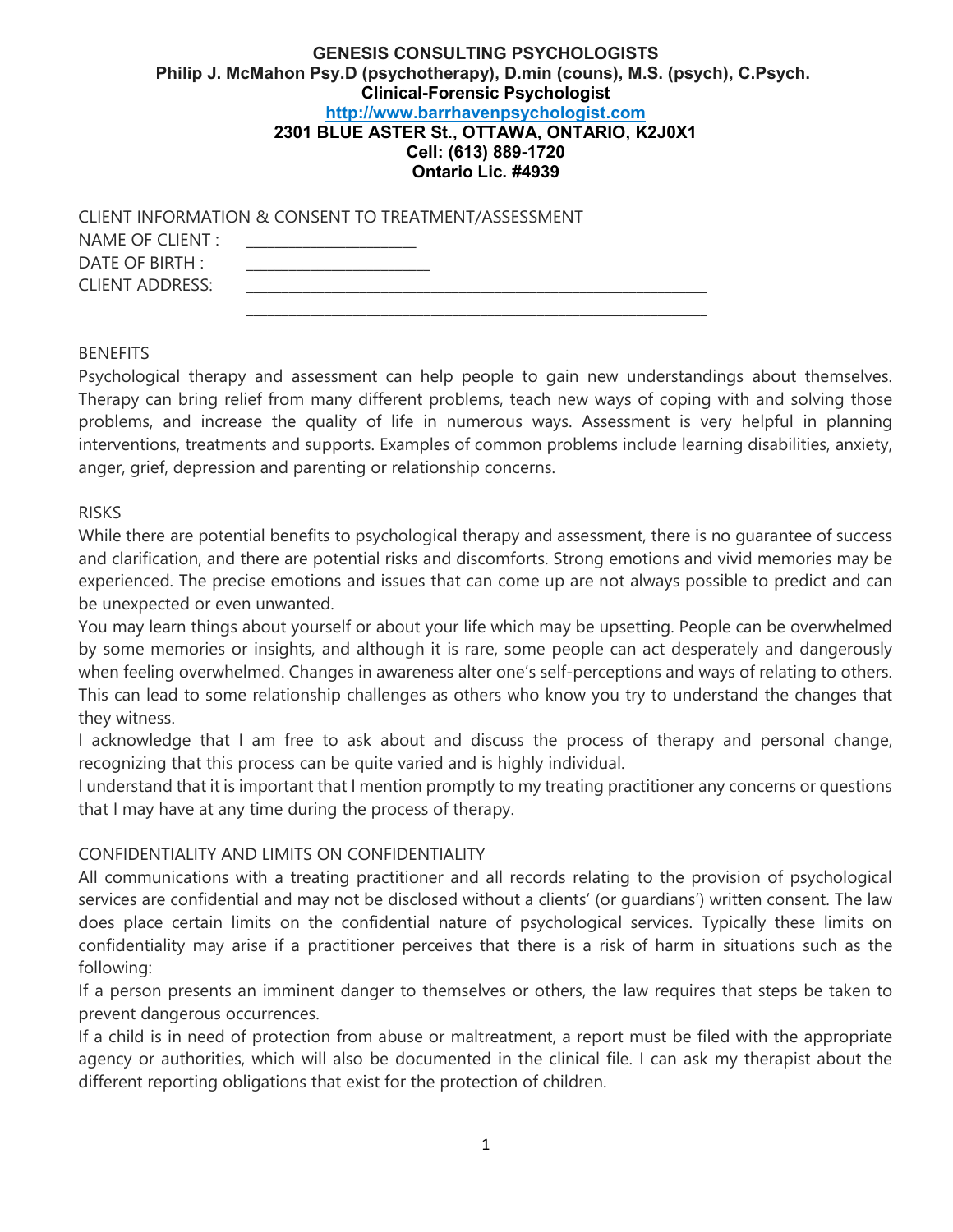If a vulnerable adult is abused or neglected, a report may be filed with the appropriate government agency, which will also be noted in the clinical file.

Also, court orders require the disclosure of records. We are required to report a reasonable belief of a healthcare professional (e.g., a physician, chiropractor, psychologist, nurse, etc.) sexually abusing a patient.

Note that a child (age 12 or older) has the right to withhold information from parents. Children younger than 12 may also gain the right to withhold information from parents if they are deemed to be competent to do so.

## PRIVACY OF PERSONAL INFORMATION

Privacy of your personal information is an essential and important undertaking in our office.

Our staff is all trained in the appropriate uses and protection of your information. The storage, retention and destruction of your personal information comply with existing legislation and privacy protection protocols and with the standards of our regulatory body. Please do not hesitate to ask about or discuss our record keeping policies.

## ELECTRONIC COMMUNICATIONS

Email and texting are not considered to be completely secure forms of communication. While it is our typical practice to regularly, send reminders of patients' appointment time/dates as well as requested documents there is a risk of the possibility that communications could potentially end up in hands of a non-intended person. By agreeing to have your information sent by these methods you acknowledge the issue as well as agree to utilize email, text, etc.

## COVERAGE

Fee's for clinical psychological services are considered a medical expense and may be tax deductible. Many clients have insurance coverage through employment benefits as well as Employee Assistance Programs or Extended Health Coverage that helps to pay psychologists'. There is no OHIP coverage for psychological services offered through private practitioners at the present time.

#### PAYMENT

Fee's for clinical treatment psychological services to general members of the community are currently below those recommended by the Ontario psychological association fee schedule. All clinical sessions are booked in 60 minute increments with 50 minutes of direct service to the patient and 10 minute out of session time scheduled for note taking and clinical file administration tasks.

Fee's for Forensic psychological services evaluation/consultation and organizational and Executive/ leadership coaching, consultation and development are billed at separate rates and must be first discussed with the practitioner and agreed to prior to the delivery of service.

Payment is expected at the end of each session. Where you have Extended Health Coverage, you must pay the bill and send the receipt to the insurance company to receive reimbursement.

The coverage agreement is between you and your Extended Health Coverage provider, not between the practitioner and the Extended Health Coverage provider. To assist you in this, you may postdate a cheque for up to two weeks, such that you would likely receive payment before the date of the cheque. Interest of 5% per month may be imposed on accounts not paid one month after your statement is issued. There is a 30.00 fee for NSF cheques. Please be advised that unpaid accounts are after reasonable attempts to collect are subject to collection agency and legal proceedings.